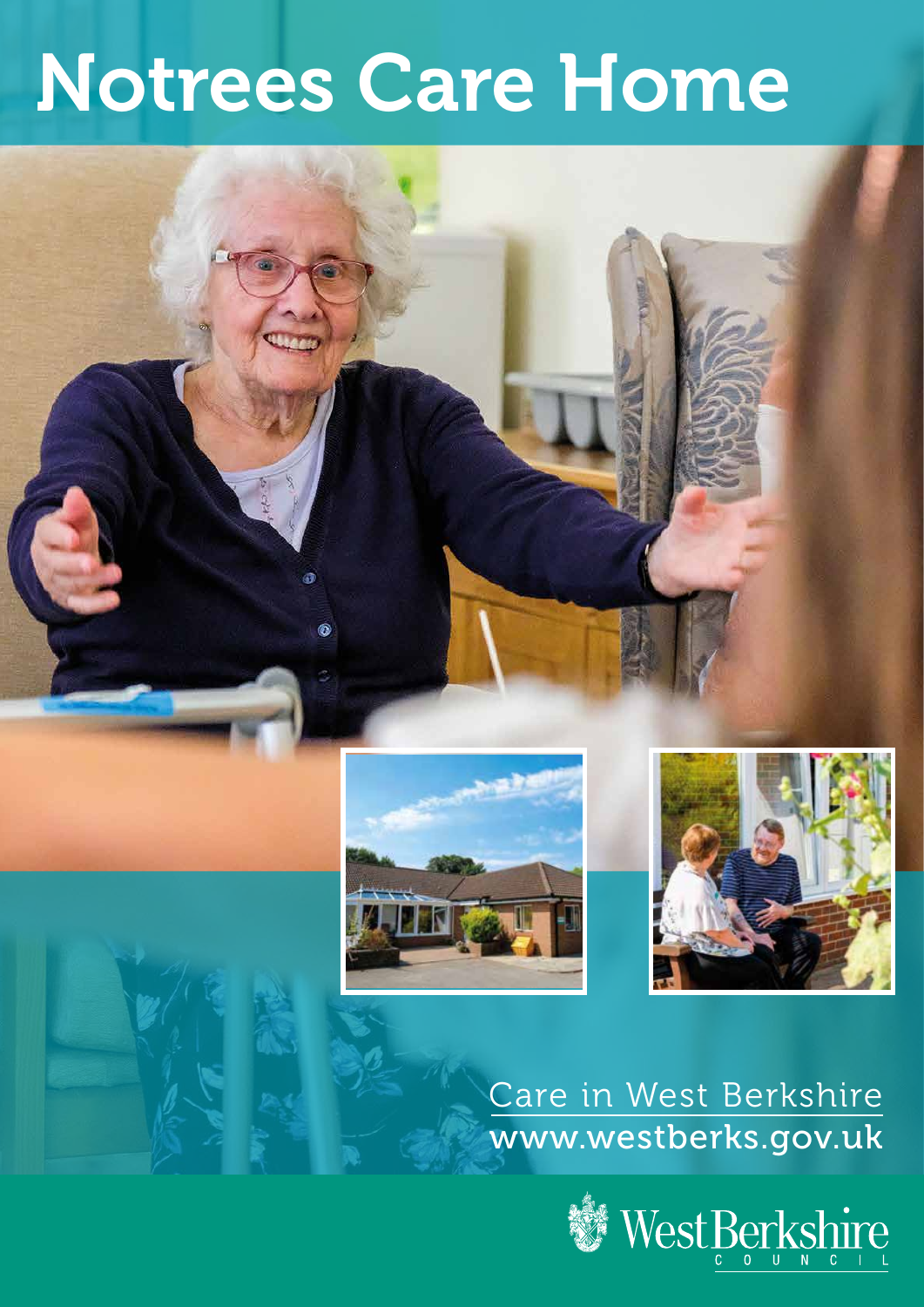

### Notrees Care Home

Contrary to its name, Notrees is surrounded by trees in a leafy setting conveniently located just off Kintbury High Street.

It's a small, friendly home housing just 16 residents and offering two rooms for respite use.

Notrees is perfect for frail elderly residents who need support with daily living, night needs and physical dependencies. It is also ideal for those with a secondary diagnosis of early stage dementia.

It provides a social environment with two hairdressers visiting once a week and Opticians and Chiropodists when required. Residents are invited to attend a weekly Communion delivered by the local Church, or visits to the church in Kintbury can be arranged.

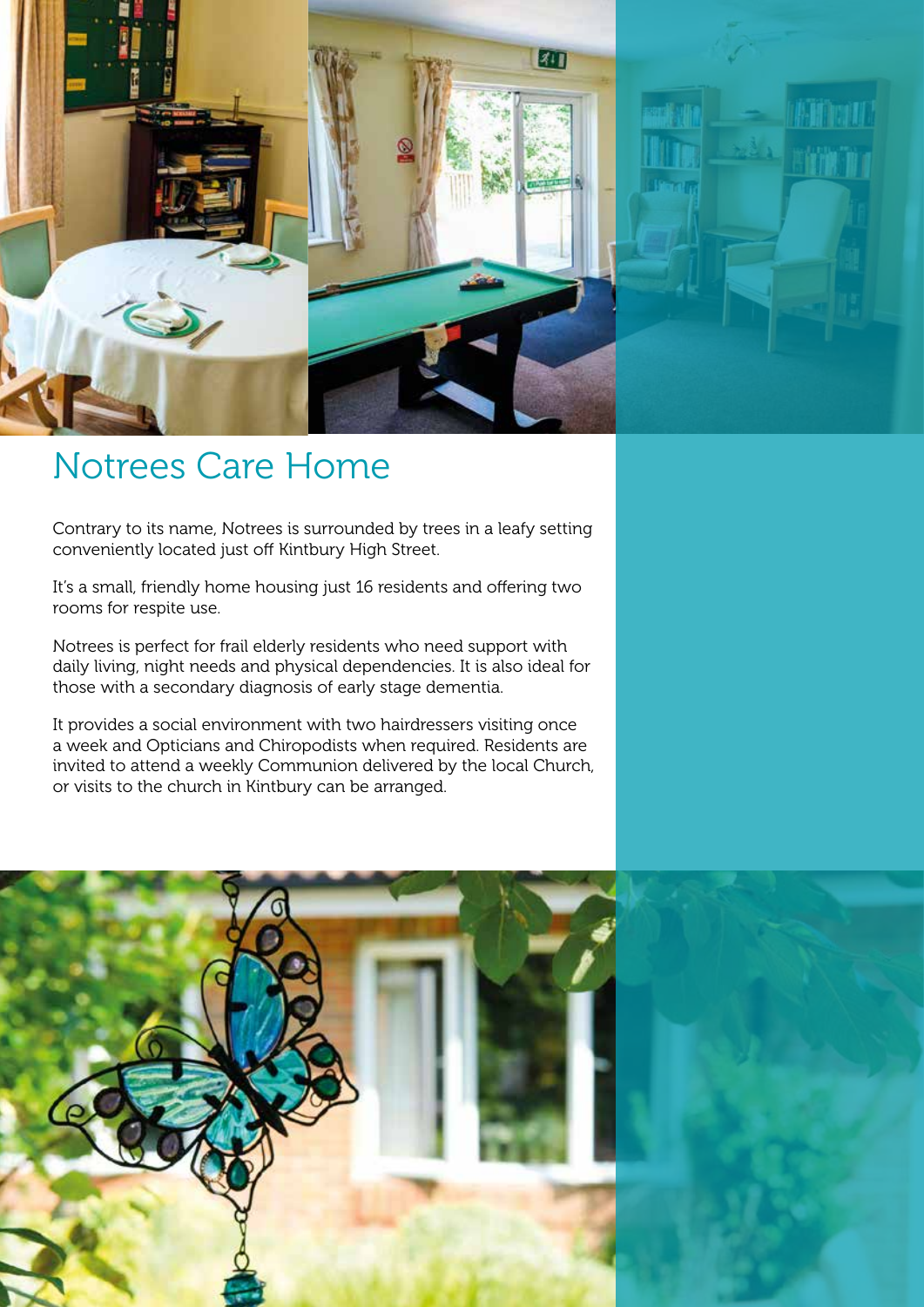

A dedicated activities co-ordinator visits once a week to help residents to participate in a variety of activities such as exercise, art and craft, Bingo and Piano Singalong. One to one sessions can be arranged on request.

Two respite beds are available all year round and short stays (1-2 nights) or longer stays (1-2 weeks) can be accommodated.

There are a wide range of meals catering for a variety of dietary needs and allergies.

Our contractor Caterplus provides a nutritious menu which rotates on a six weekly basis, offering several daily choices of breakfast, lunch, dessert, tea and supper. Meals are prepared and homemade at Notrees using fresh ingredients.

All accommodation is on one level and fully accessible as is the pleasant garden which many residents enjoy.

Most bedrooms are equipped with en-suite toilets and we have purpose built bathrooms for safe and accessible bathing. Wardrobes, bedside cabinets and profiling beds are provided but residents are welcome to bring their own furniture, pictures and ornaments (dependent on room size) to ensure that their space is as homely as possible.

Our vision and mission are underpinned by our core values; Respect, Inclusion, Compassion, and Empowerment.

We hold regular residents and family meetings are held to ensure we gain feedback from our service users. We actively encourage comments and ideas on how we can continuously improve our services and ultimately, the lives of our residents.

> 'My two stays have been very happy, I was really cared for and the food was excellent.'

> > Respite Customer

My mother likes it here and is always singing your praises'.

Family member

'Mum is well looked after. Staff are very good and care about everyone'.

Family member